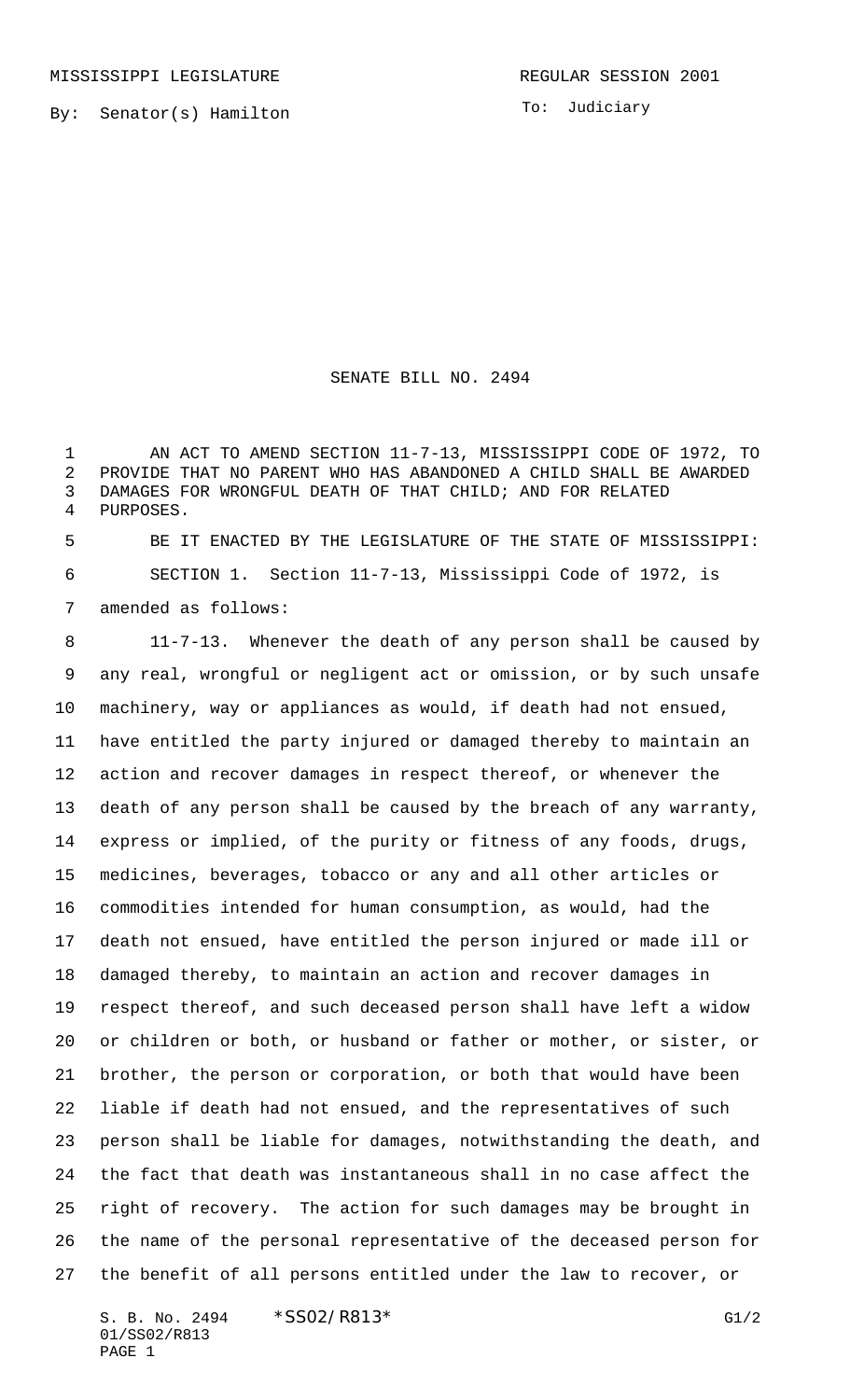by widow for the death of her husband, or by the husband for the death of the wife, or by the parent for the death of a child, or in the name of a child, or in the name of a child for the death of a parent, or by a brother for the death of a sister, or by a sister for the death of a brother, or by a sister for the death of a sister, or a brother for the death of a brother, or all parties interested may join in the suit, and there shall be but one (l) suit for the same death which shall ensue for the benefit of all parties concerned, but the determination of such suit shall not bar another action unless it be decided on its merits. In such action the party or parties suing shall recover such damages allowable by law as the jury may determine to be just, taking into consideration all the damages of every kind to the decedent and all damages of every kind to any and all parties interested in the suit.

 This section shall apply to all personal injuries of servants and employees received in the service or business of the master or employer, where such injuries result in death, and to all deaths caused by breach of warranty, either express or implied, of the purity and fitness of foods, drugs, medicines, beverages, tobacco or other articles or commodities intended for human consumption.

 Any person entitled to bring a wrongful death action may assert or maintain a claim for any breach of expressed warranty or for any breach of implied warranty. A wrongful death action may be maintained or asserted for strict liability in tort or for any cause of action known to the law for which any person, corporation, legal representative or entity would be liable for damages if death had not ensued.

S. B. No. 2494 \* SS02/R813\* 01/SS02/R813 PAGE 2 In an action brought pursuant to the provisions of this section by the widow, husband, child, father, mother, sister or brother of the deceased, or by all interested parties, such party or parties may recover as damages property damages and funeral, medical or other related expenses incurred by or for the deceased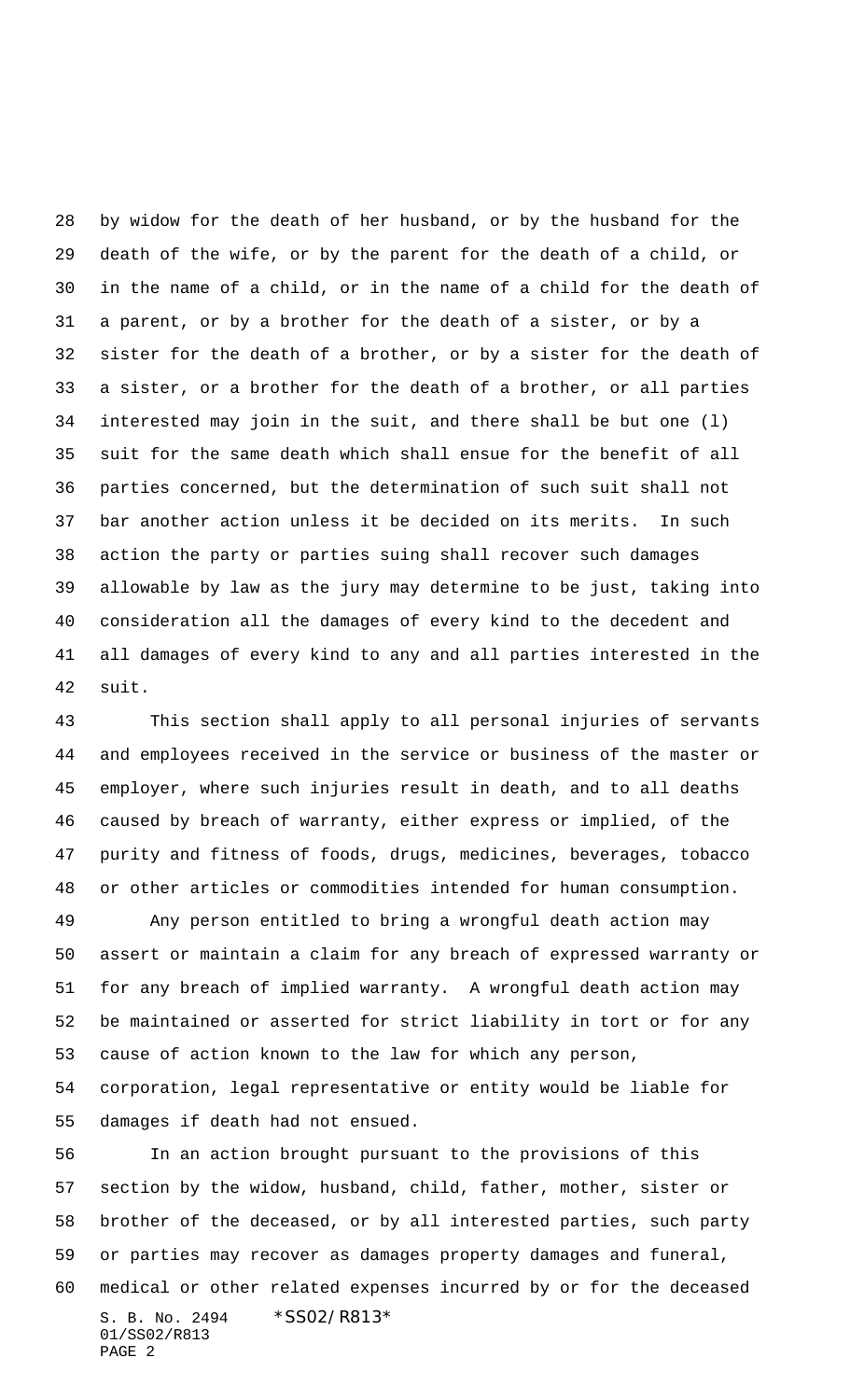as a result of such wrongful or negligent act or omission or breach of warranty, whether an estate has been opened or not. Any amount, but only such an amount, as may be recovered for property damage, funeral, medical or other related expenses shall be subject only to the payment of the debts or liabilities of the deceased for property damages, funeral, medical or other related expenses. All other damages recovered under the provisions of this section shall not be subject to the payment of the debts or liabilities of the deceased, except as hereinafter provided, and such damages shall be distributed as follows:

S. B. No. 2494 \*SS02/R813\* 01/SS02/R813 PAGE 3 Damages for the injury and death of a married man shall be equally distributed to his wife and children, and if he has no children all shall go to his wife; damages for the injury and death of a married woman shall be equally distributed to the husband and children, and if she has no children all shall go to the husband; and if the deceased has no husband or wife, the damages shall be equally distributed to the children; if the deceased has no husband, nor wife, nor children, the damages shall be distributed equally to the father, mother, brothers and sisters, or such of them as the deceased may have living at his or her death. If the deceased have neither husband, nor wife, nor children, nor father, nor mother, nor sister, nor brother, then the damages shall go to the legal representative, subject to debts and general distribution, and the fact that the deceased was instantly killed shall not affect the right of the legal representative to recover. All references in this section to children shall include descendants of a deceased child, such descendants to take the share of the deceased child by representation. There shall not be, in any case, a distinction between the kindred of the whole and half blood of equal degree. The provisions of this section shall apply to illegitimate children on account of the death of the mother and to the mother on account of the death of an illegitimate child or children, and